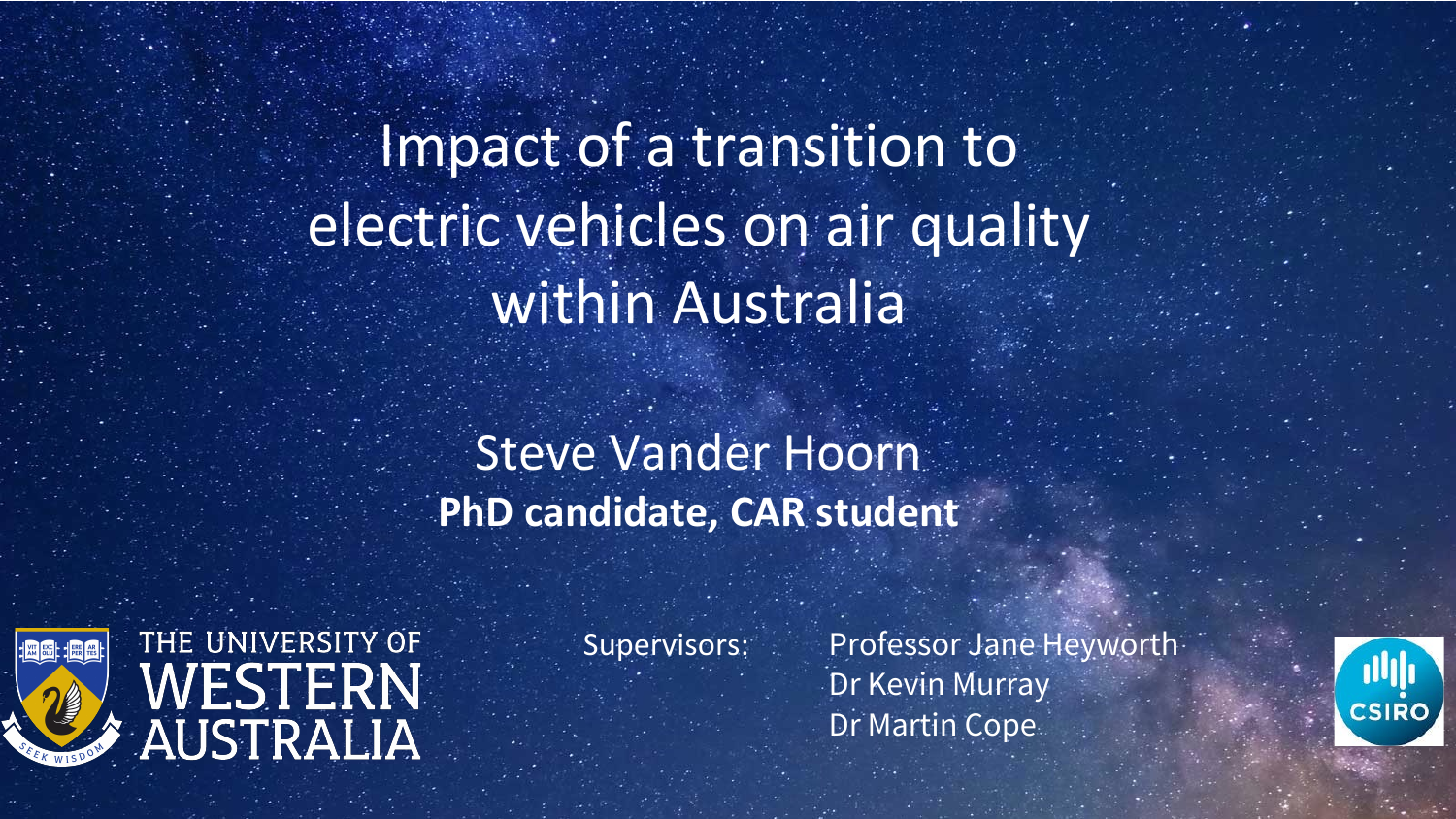# Background

- Road transport is responsible for about 15% of Australia's GHG emissions
- Electric vehicles touted as an emerging technology that can cut these emissions at the same time as substantially improve air quality
- Many 'what ifs' giving a wide range of scenarios depending on:
	- Type of vehicle: pure electric or hybrid
	- Hydrogen fuel cells, i.e. not a battery
	- Mixed scenarios, e.g. EVs and increased ride sharing
	- Renewable energy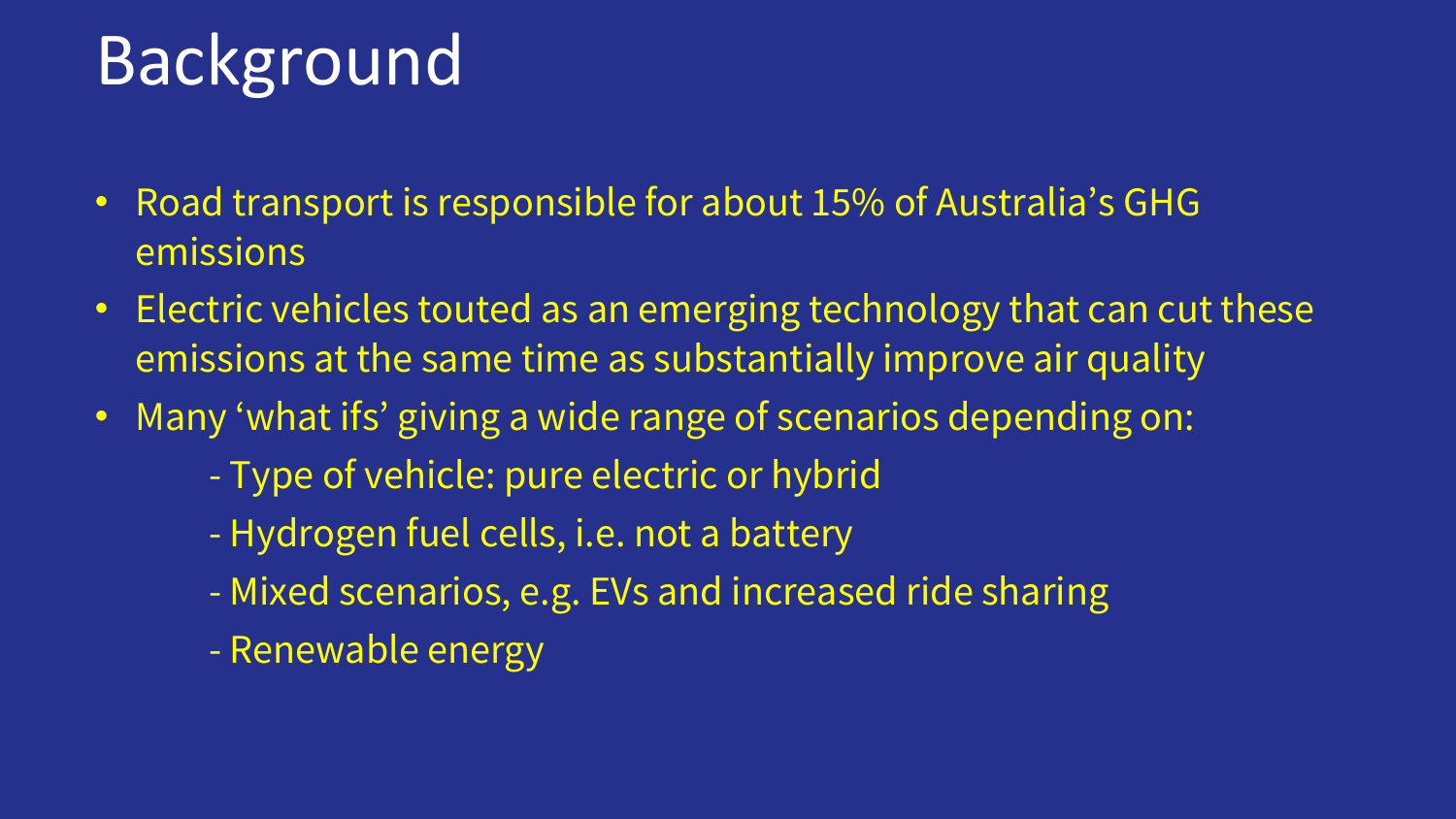

To investigate what impact EVs will have on air quality and health in Australia

- Potential for EVs from a population health perspective
- Inter and intra-city comparisons of health burden
- Disaggregated by:
	- tailpipe emissions (petrol versus diesel)
	- evaporative emissions, i.e. VOCs

- What about source of energy to electrify vehicle fleet
- Future scenario modelling using case study Perth

- non-exhaust pm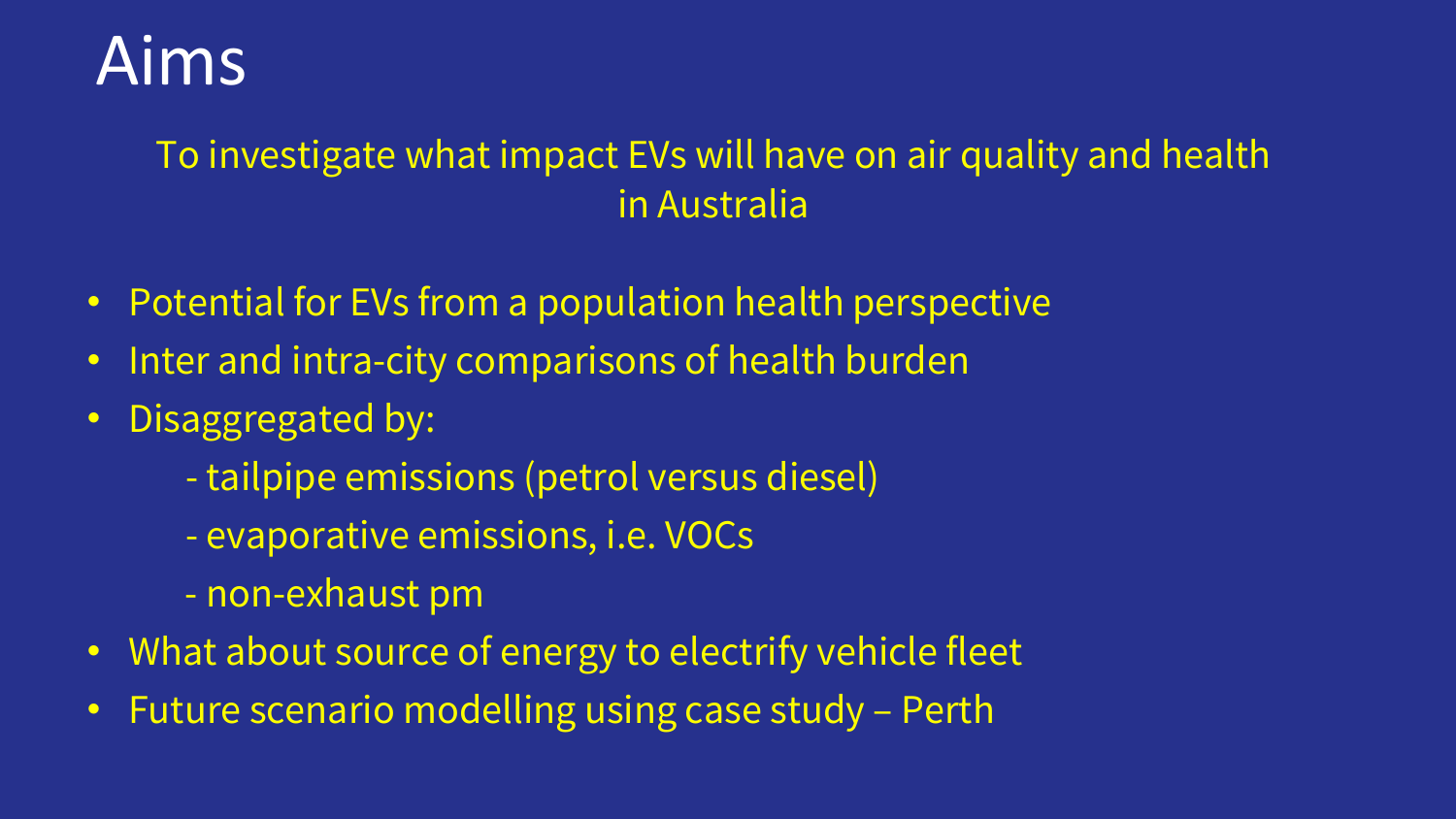## Methods

- City scale simulation studies
- Health Impact Assessment
- Chemical transport model (CTM)

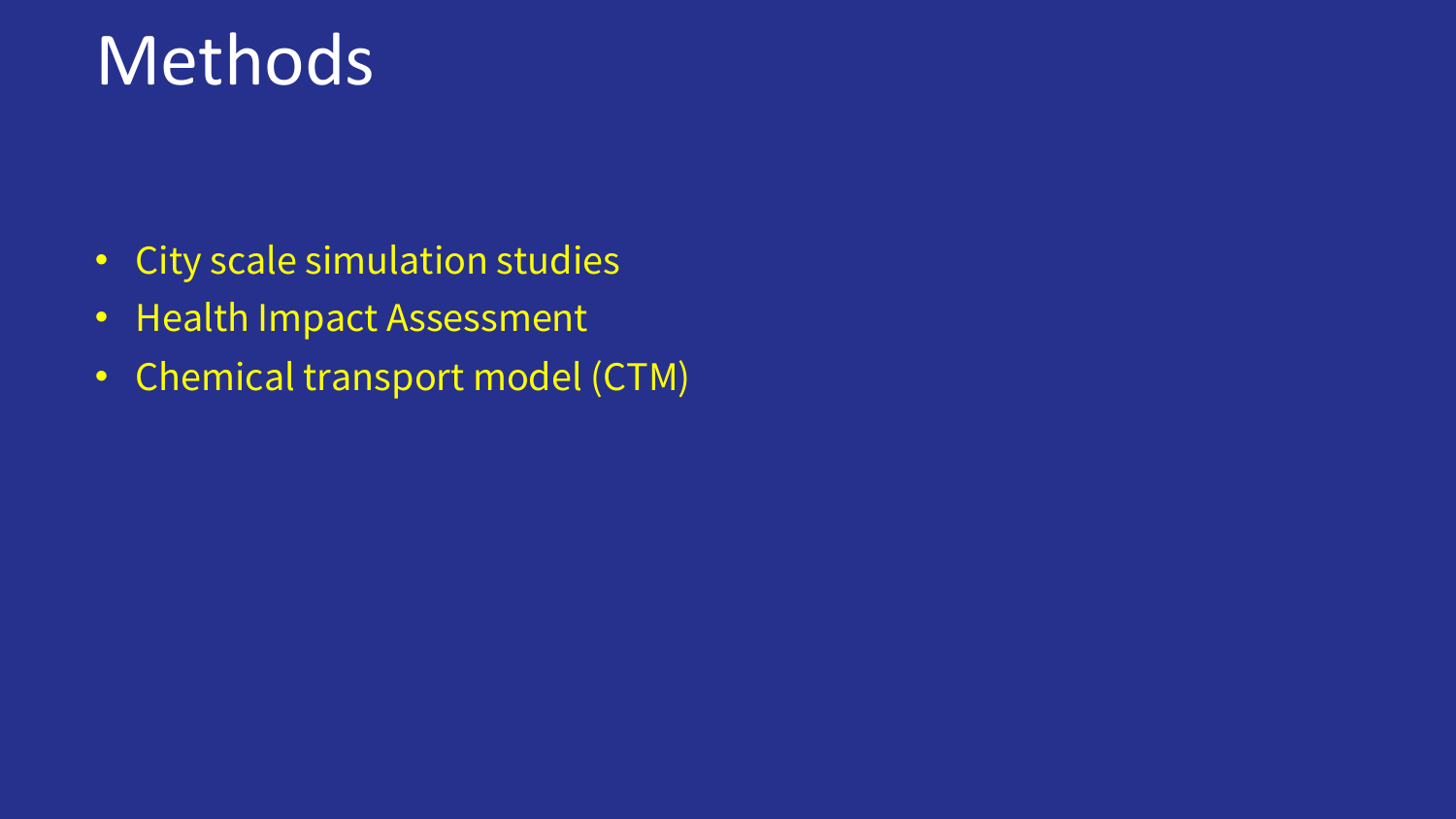### **CTM simulation for Perth – PM2.5**

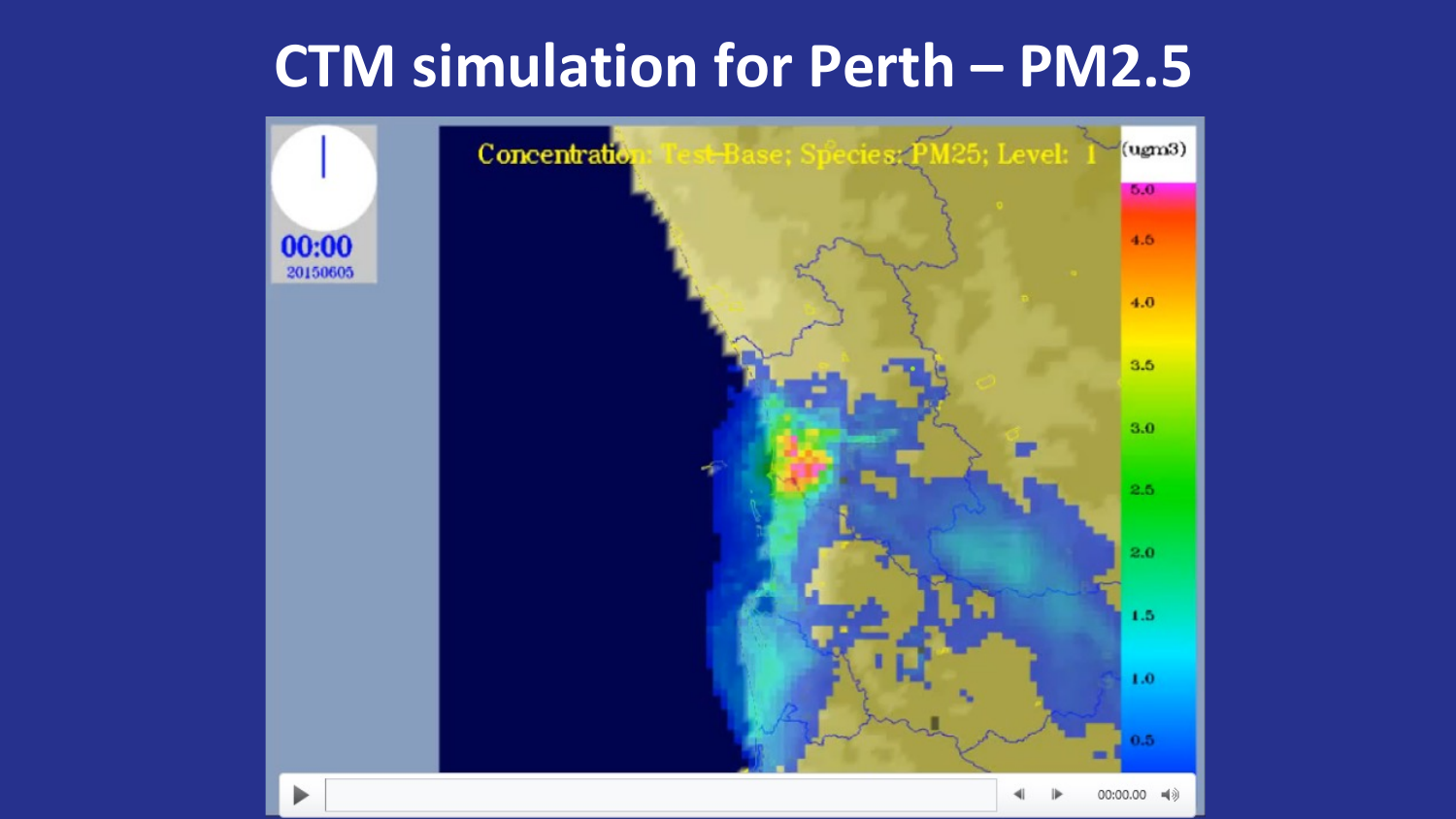# Currently working on

- Health burden/Potential of EVs in Australian context
- Intra-urban health impacts
- Exploring use cases of CTM
- Particulates: size, number, and composition

### Challenges

- time intensive, e.g. one week to generate a simulation year
- computational expensive
- highly complex
- not accessible